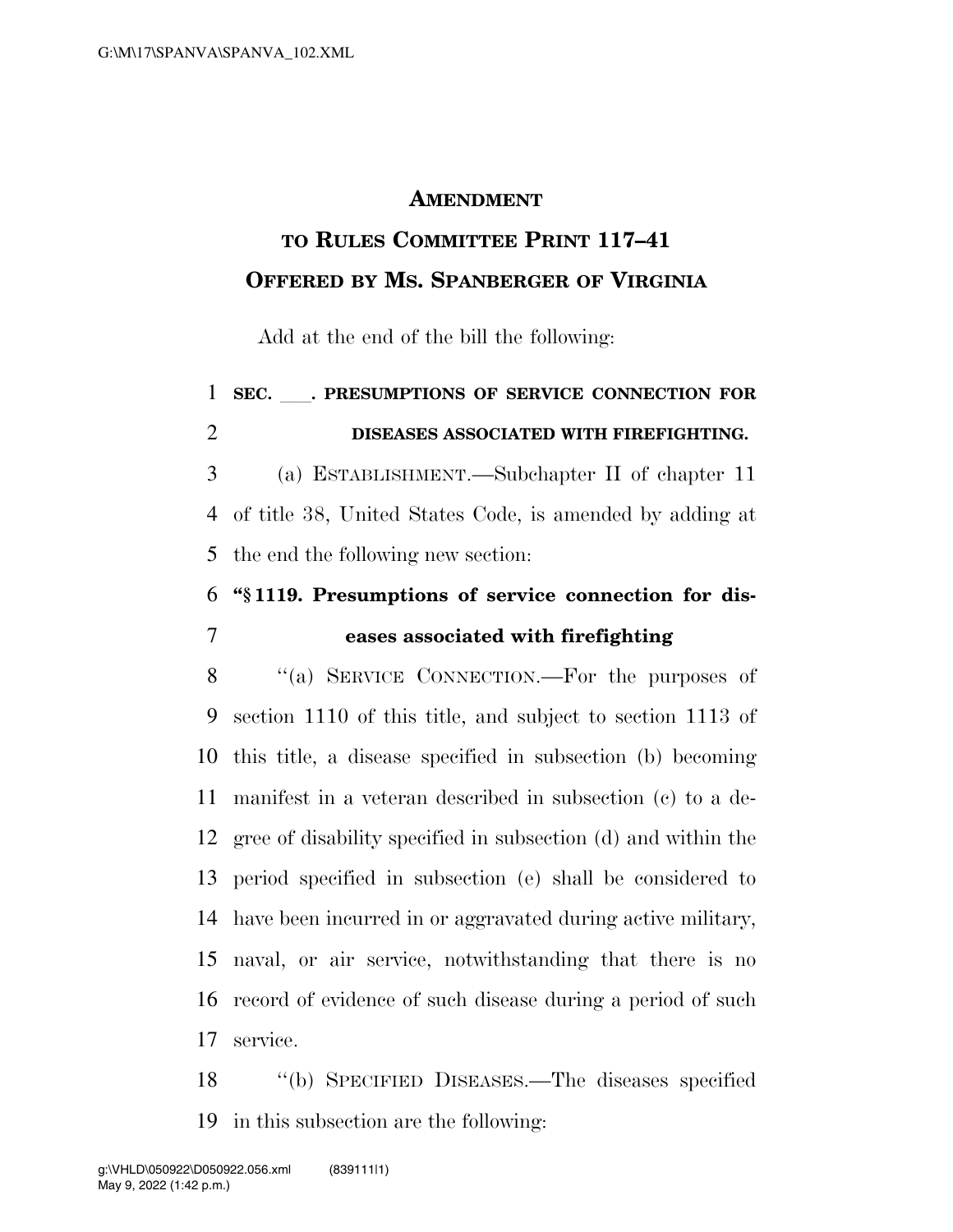| $\mathbf{1}$   | $``(1)$ Heart disease.                               |
|----------------|------------------------------------------------------|
| $\overline{2}$ | $\lq(2)$ Lung disease.                               |
| 3              | $\lq(3)$ Brain cancer.                               |
| $\overline{4}$ | $\lq(4)$ Cancer of the blood or lymphatic systems.   |
| 5              | $\lq(5)$ Leukemia.                                   |
| 6              | "(6) Lymphoma (except Hodgkin's disease).            |
| 7              | $\lq(7)$ Multiple myeloma.                           |
| 8              | $\lq\lq (8)$ Bladder cancer.                         |
| 9              | $\lq(9)$ Kidney cancer.                              |
| 10             | $\lq(10)$ Cancer of the reproductive system (in-     |
| 11             | eluding testicular cancer).                          |
| 12             | $"(11)$ Cancer of the digestive system.              |
| 13             | $\lq(12)$ Colon cancer.                              |
| 14             | $\lq(13)$ Liver cancer.                              |
| 15             | $``(14)$ Skin cancer.                                |
| 16             | $\lq(15)$ Lung cancer.                               |
| 17             | $``(16)$ Breast cancer.                              |
| 18             | $\lq(17)$ Each additional disease (if any) that the  |
| 19             | Secretary determines in regulations prescribed under |
| 20             | this section-                                        |
| 21             | $\lq\lq$ warrants a presumption of service           |
| 22             | connection by reason of having positive associa-     |
| 23             | tion with firefighting; and                          |
| 24             | $\lq\lq$ becomes manifest within the period          |
| 25             | (if any) prescribed in such regulations in a vet-    |